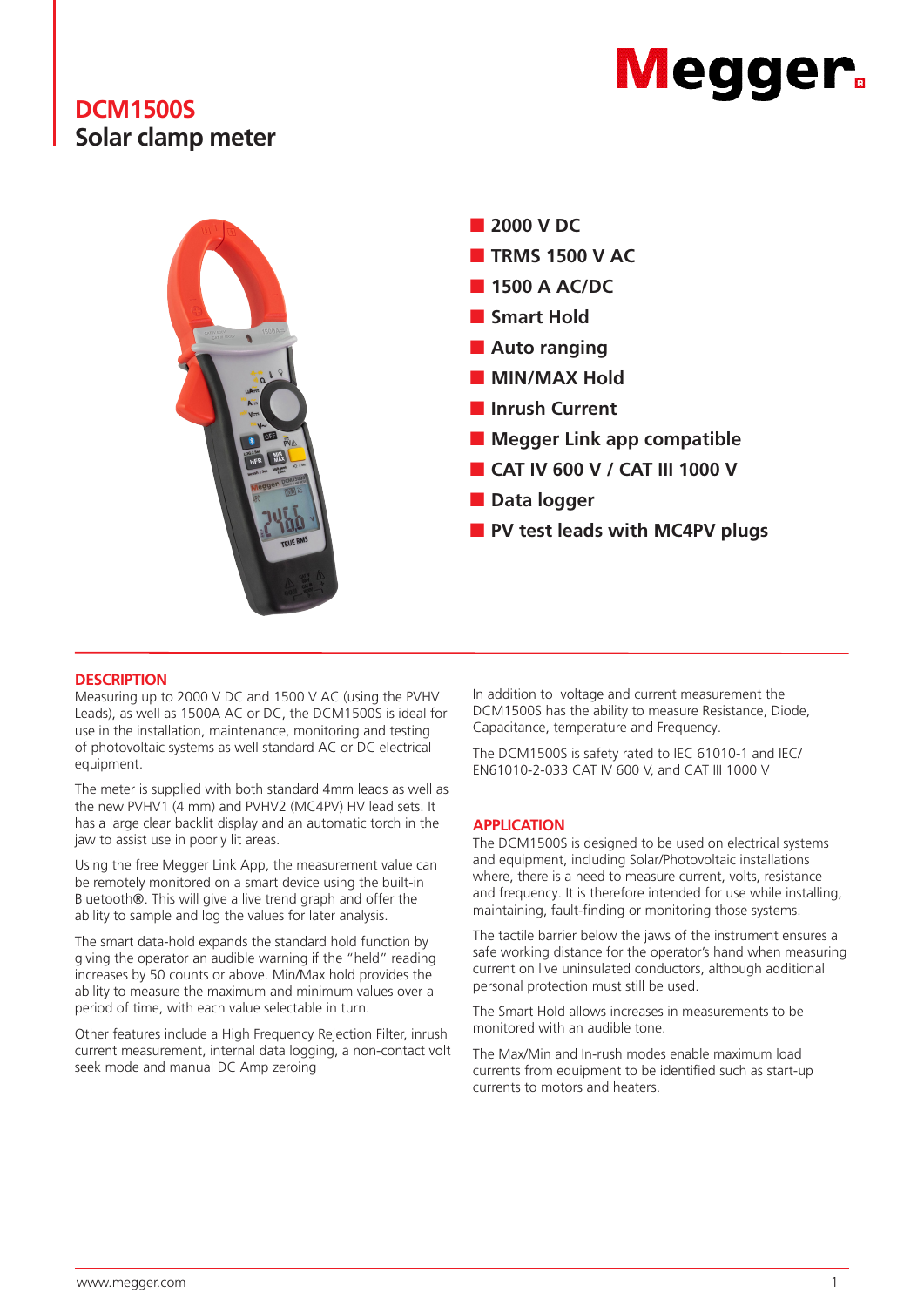# **DCM1500S Solar clamp meter**

The DC current measurement can also be used in applications including battery monitoring, automotive, charging and load circuits, electric vehicle servicing, lift maintenance, UPS commissioning, servicing and maintenance, electro-plating plants and welding equipment servicing as well as domestic power generation from solar panels and wind-turbines.

### **ADDITIONAL FEATURES**

- **6,000 counts digital display**
- **Large white LED backlit display**
- **True RMS reading on ACA/ACV**
- **AC/DC** µA Range
- **Resistance, Diode, Capacitance & Frequency measurement**

### **DC mV**

| Range     | <b>OL Reading</b> | <b>Resolution</b> | Accuracy           |
|-----------|-------------------|-------------------|--------------------|
| 1600.0 mV | 1660.0 mV         | $10.1$ mV         | $\pm (0.7\% + 5D)$ |

# **DC Voltage**

| Range    | <b>OL Reading</b> | <b>Resolution</b> | <b>Accuracy</b>    |
|----------|-------------------|-------------------|--------------------|
| 1600.0 V | 1660.0 V          | 10.1 V            |                    |
| 11000 V  | 1100 V            | 1 <sub>V</sub>    | $\pm (0.7\% + 2D)$ |

# **AC Voltage**

| Range    | <b>OL Reading</b> | <b>Resolution</b> | Accuracy           |
|----------|-------------------|-------------------|--------------------|
| 1600.0 V | 1660.0 V          | 10.1 V            |                    |
| 1000 V   | 1100 V            | 1 V               | $\pm (1.0\% + 5D)$ |

# **PV DC Voltage (using PVHV1 or PVHV2 lead set)**

| Range   | <b>OL Reading</b> | <b>Resolution</b> | <b>Accuracy</b>   |
|---------|-------------------|-------------------|-------------------|
| 600.0 V | 660.0 V           | 10.1 V            |                   |
| 2000 V  | 2200 V            |                   | $\pm$ (2.0% + 5D) |

# **PV AC Voltage (using PVHV1 or PVHV2 lead set)**

| Range   | <b>OL Reading</b> | <b>Resolution</b> | Accuracy          |
|---------|-------------------|-------------------|-------------------|
| 600.0 V | 660.0 V           | 10.1 V            |                   |
| 11500 V | 1600 V            |                   | $\pm$ (2.0% + 5D) |

# **AC/DC µA**

| Range    | <b>OL Reading</b> | <b>Resolution</b> | Accuracy           |
|----------|-------------------|-------------------|--------------------|
| 400.0 µA | 1440.0 uA         | $10.1 \mu A$      |                    |
| 4000 µA  | 4400 µA           | '1 uA             | $\pm (1.0\% + 3D)$ |

- **Megger**
- **°C/°F temperature function**
- **Inrush current**
- **DCA ZERO**
- **Torch light on trigger push**
- **Data Logging up to 1000 records**
- **Manual save mode**
- **Auto Power off**
- **DC mV Range**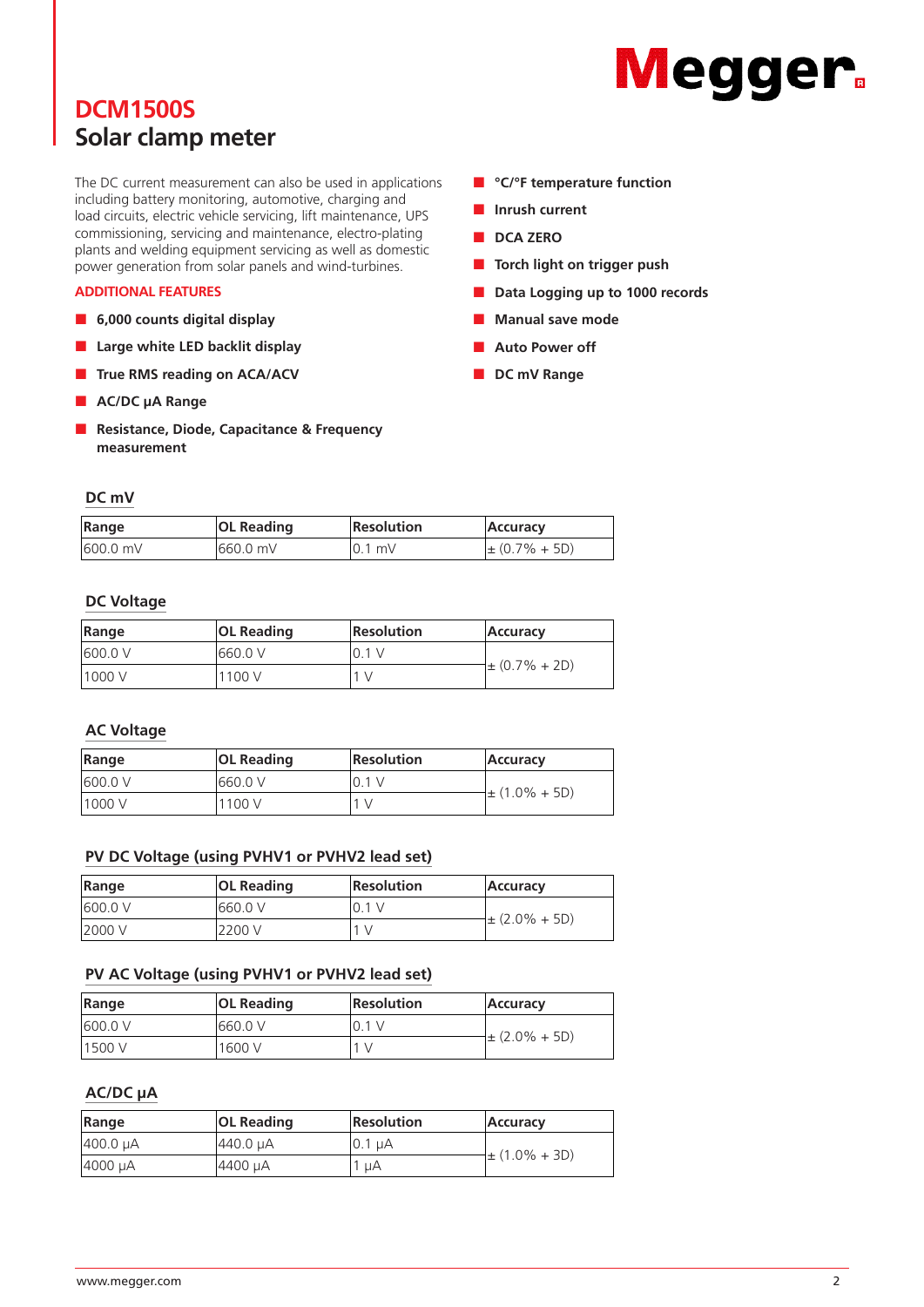# **DCM1500S Solar clamp meter**



# **AC/DC Current**

| Range    | <b>OL Reading</b> | <b>Resolution</b> | <b>Accuracy</b>    |
|----------|-------------------|-------------------|--------------------|
| 160.00 A | 166.00 A          | 10.01 A           |                    |
| 600.0 A  | 1660.0 A          | 10.1 A            | $\pm (2.0\% + 5D)$ |
| 11500 A  | 1550 A            | A                 |                    |

# **Frequency**

| Range      | <b>OL Reading</b> | <b>Resolution</b> | Accuracy           |
|------------|-------------------|-------------------|--------------------|
| 100.00 Hz  | 100.00 Hz         | $10.01$ Hz        |                    |
| 1000.0 Hz  | 1000.0 Hz         | 10.1 Hz           | $\pm (0.3\% + 3D)$ |
| 10.000 kHz | 10.000 kHz        | 0.001 kHz         |                    |

# **Resistance**

| Range           | <b>OL Reading</b> | <b>Resolution</b> | Accuracy           |
|-----------------|-------------------|-------------------|--------------------|
| $1600.0 \Omega$ | $660.0 \Omega$    | $0.1 \Omega$      | $\pm (0.9\% + 5D)$ |
| $6.000 k\Omega$ | $6.600 k\Omega$   | l0.001 kΩ         |                    |
| $60.00 k\Omega$ | 166.00 kΩ         | l0.01 kΩ          | $\pm (0.9\% + 2D)$ |
| $600.0 k\Omega$ | l660.0 kΩ         | $0.1 k\Omega$     |                    |

# **Continuity**

Built-in buzzer sounds when measured resistance is less than 20Ω and the sound is off when measured resistance is more than 200 Ω, between 20 Ω to 200 Ω the buzzer may be either on or off.

# **Diode**

| Range  | <b>OL Reading</b> | Resolution | <b>Accuracy</b>    |
|--------|-------------------|------------|--------------------|
| 1.500V | 1.550V            | 0.001V     | $\pm (0.9\% + 2D)$ |

# **Capacitance**

| Range               | <b>OL Reading</b> | Resolution | <b>Accuracy</b>    |
|---------------------|-------------------|------------|--------------------|
| $ 100.0 \text{ µF}$ | $110.0 \mu F$     | 10.1 µF    | $\pm (1.9\% + 2D)$ |
| 1000 µF             | 1100 uF           | цF         |                    |

# **VoltSeek**

| <b>Voltage Range of High</b><br>Sensitivity : | 80 V ~ 1000 V (At the top edge of the jaw)                   |
|-----------------------------------------------|--------------------------------------------------------------|
| Voltage Dange of Low                          | $160 \text{ V}$ $1000 \text{ V}$ (At the tep adge of the inv |

**Voltage Range of Low Sensitivity :** 

160 V  $\sim$  1000 V (At the top edge of the jaw)

# **Temperature**

| Range                          | <b>OL Reading</b> | <b>Resolution</b> | Accuracy          |
|--------------------------------|-------------------|-------------------|-------------------|
| 1-40.0 °C – 400.0 °C 1440.0 °C |                   | $10.1 \text{ °C}$ | $\pm (1\% + 20D)$ |
| l-40.0 °F – 752.0 °F           | 1824.0 °F         | $10.1$ °F         | $\pm (1\% + 36D)$ |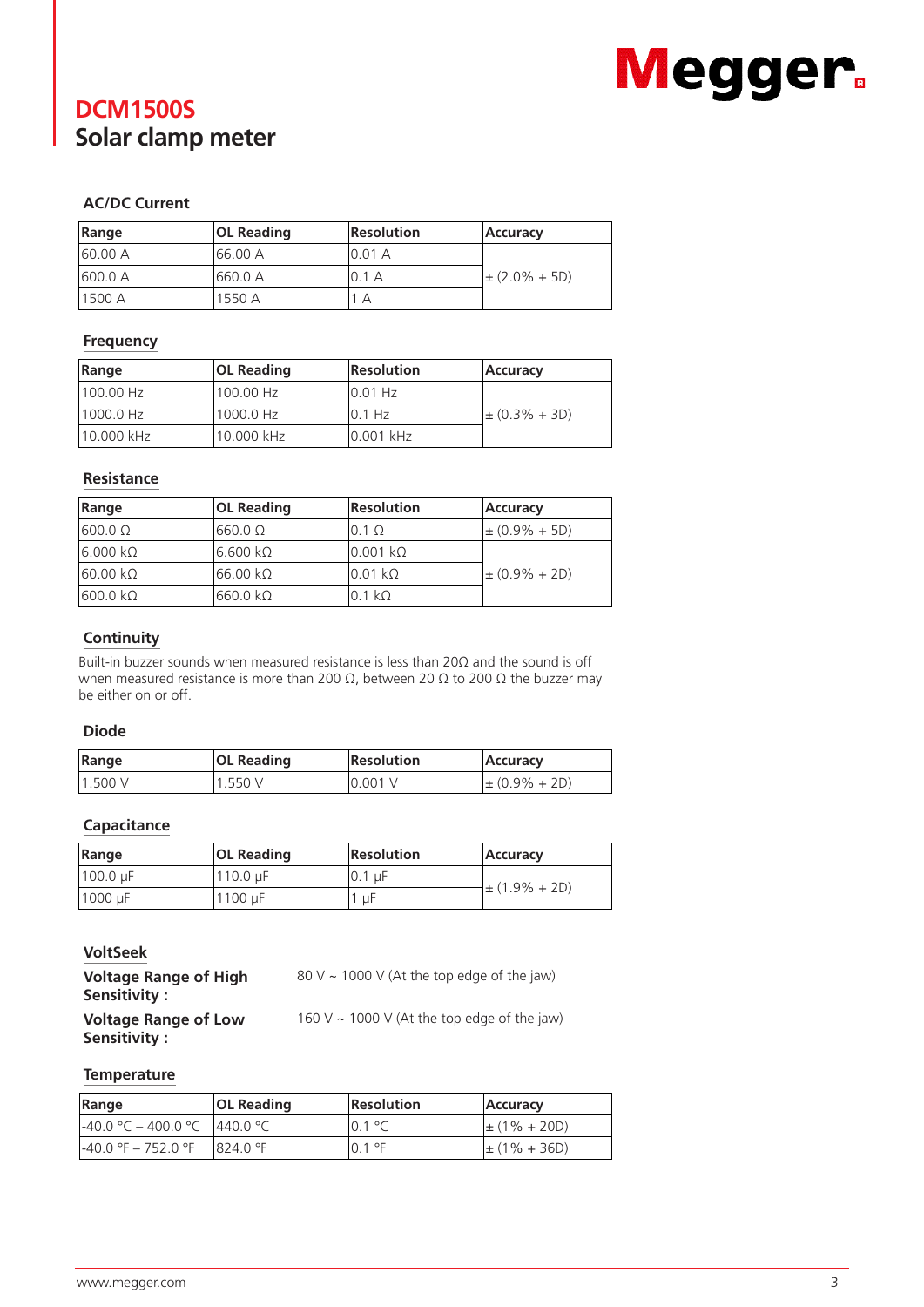# **DCM1500S Solar clamp meter**

**Temperature**

**VoltSeek Voltage Range of High Sensitivity :**  80 V  $\sim$  1000 V (At the top edge of the jaw) **Voltage Range of Low Sensitivity :**  160 V  $\sim$  1000 V (At the top edge of the jaw)

The accuracy does not include the accuracy of the thermocouple probe. Accuracy specification assumes surrounding temperature stable to  $\pm 1$  °C. For surrounding temperature changes of  $\pm 2$  °C rated accuracy applies after 2 hours.

|  |  |  |  |  |  |  | <b>ORDERING INFORMATION</b> |  |  |  |  |  |  |  |  |  |  |  |  |  |  |
|--|--|--|--|--|--|--|-----------------------------|--|--|--|--|--|--|--|--|--|--|--|--|--|--|
|--|--|--|--|--|--|--|-----------------------------|--|--|--|--|--|--|--|--|--|--|--|--|--|--|

| Item (qty)                                         | Part No:<br>1013-357 |  |  |  |  |
|----------------------------------------------------|----------------------|--|--|--|--|
| <b>DCM1500S</b>                                    |                      |  |  |  |  |
| Included Accessories                               |                      |  |  |  |  |
| DCM 4mm Lead Set (Inc. Probes and Crocodile Clips) | 1013-358             |  |  |  |  |
| TP100 K-Type Thermocouple Probe                    | 1013-364             |  |  |  |  |
| PVHV1 Lead (4mm Plugs)                             | 1013-362             |  |  |  |  |
| PVHV2 Lead (MC4PV Plugs)                           | 1013-363             |  |  |  |  |
| Hard Carry Case                                    |                      |  |  |  |  |

#### SALES OFFICE

**Megger Limited Archcliffe Road Dover CT17 9EN England T +44 (0) 1304 502101** E UKsales@megger.com

#### DCM1500S\_DS\_en\_V03

**www.megger.com ISO 9001 The word 'Megger' is a registered trademark**